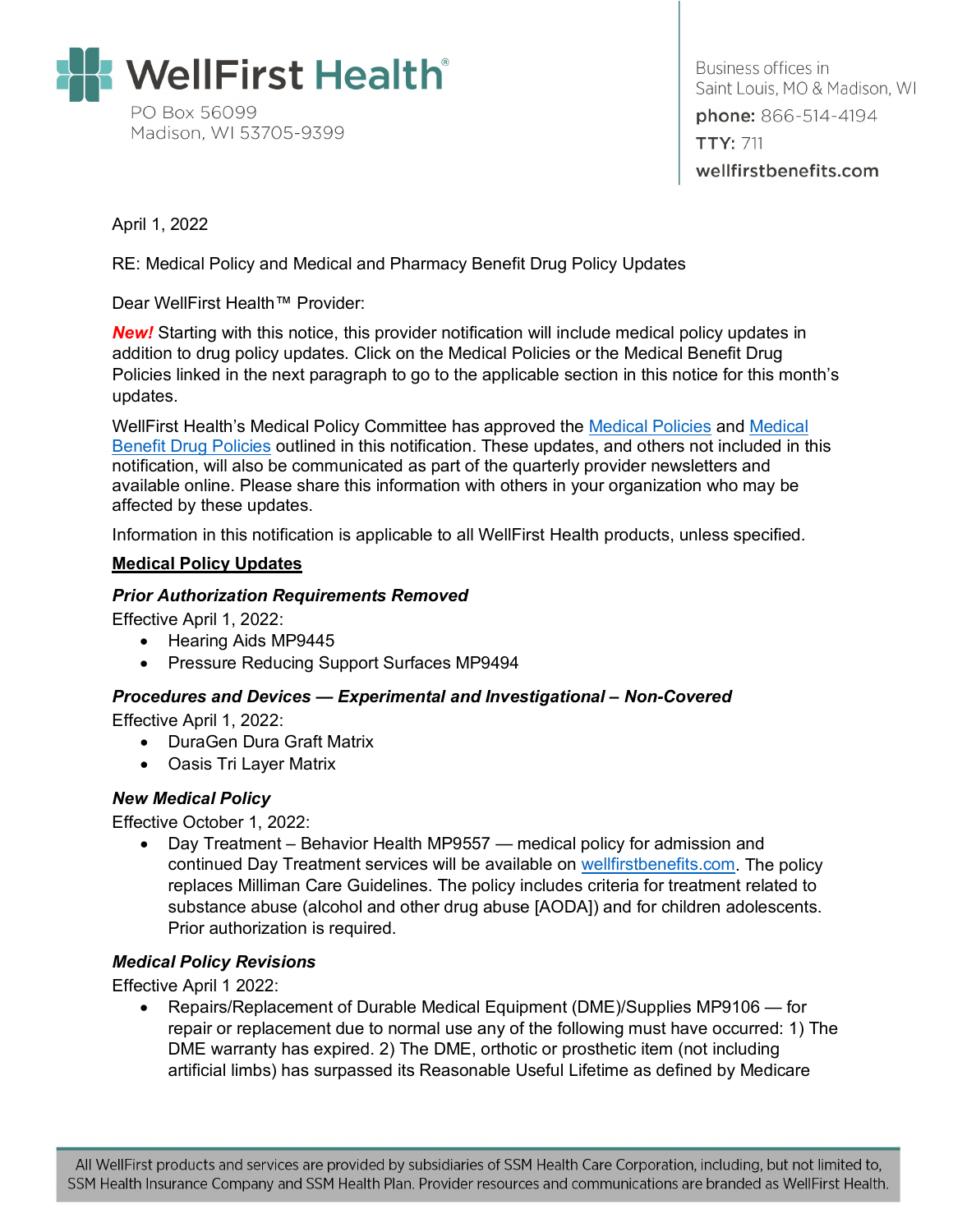(minimum of five years). 3) The item has been accidently or irreparably damaged (other than normal wear and tear). 4) The member's medical condition has changed that renders the item nonfunctional (e.g., member has outgrown device or an anatomical change has occurred making the device unusable) as documented by the provider. Authorization is approved for the most cost-effective option.

### <span id="page-1-0"></span>**Medical and Pharmacy Benefit Drug Policy Updates**

WellFirst Health requires providers to obtain prior authorization approval on all drugs with documented policies. Authorization requests should be submitted to either the Health Plan or Navitus as noted in the policy. Please note that most drugs require specialists to prescribe and request authorization.

Please email questions about drug policy updates to DHPPharmacyServices@deancare.com.

### *Pharmacy Benefit Drug Prior Authorization Form Updates*

Effective for April 1, 2022:

• TIM for plaque psoriasis updates (Humira, Enbrel, Skyrizi, Stelara, Taltz, Tremfya) injections — updated to reflect step requirements.

Effective for May 1, 2022:

- Dupixent (dupilumab) injection restrict combination use.
- Afinitor/Afinitor Disperz (everolimus) tablets step requirement for advanced renal cell carcinoma (aRCC) and diagnosis update under advanced hormone receptor positive (HR+), HER2-negative breast cancer.
- Nucala (mepolizumab) injection allowing additional age expansion for selfadministration for six to eleven year olds.
- Sporanox (itraconazole) oral solution boxed warning update for congestive heart failure (CHF), additional coverage determination criteria for Esophageal candidiasis and Oropharyngeal candidiasis, and additional recommendation for treatment options.
- Methyltestoterone 10 mg capsules update to prior authorization criteria.

# *Pharmacy Benefit Drug New Indications*

Effective for dates of service on and after April 1, 2022:

- Rinvoq (upadacitinib) 15 & 30 mg tablets new indication to be added to prior authorization.
- Otezla (apremilast) 10, 20 & 30 mg tablets updated indication to be added to prior authorization.

### *New Medical Benefit Drug Policies*

Effective for dates of service on and after July 1, 2022:

- PEPAXTO-melphalan flufenamide MB2204 removed from overarching oncology policy per Medically Administered Products Committee (MAPC) removal of coverage. Prior Authorization is required and is restricted to oncology prescribers.
- RYBREVANT-amivantamab‐vmjw MB2200 new Pharmacy and Therapeutics (P&T) committee approved drug for treatment of locally advanced or metastatic non–small cell lung cancer (NSCLC) with epidermal growth factor receptor (EGFR) exon 20 insertion mutations. Prior authorization is required and is restricted to Oncologist or Hematologist specialists.
- SIGNIFOR LAR-pasireotide MB2201 new Pharmacy and Therapeutics (P&T) committee approved drug for treatment of Acromegaly. Prior authorization is required and is restricted to endocrinologist specialists.